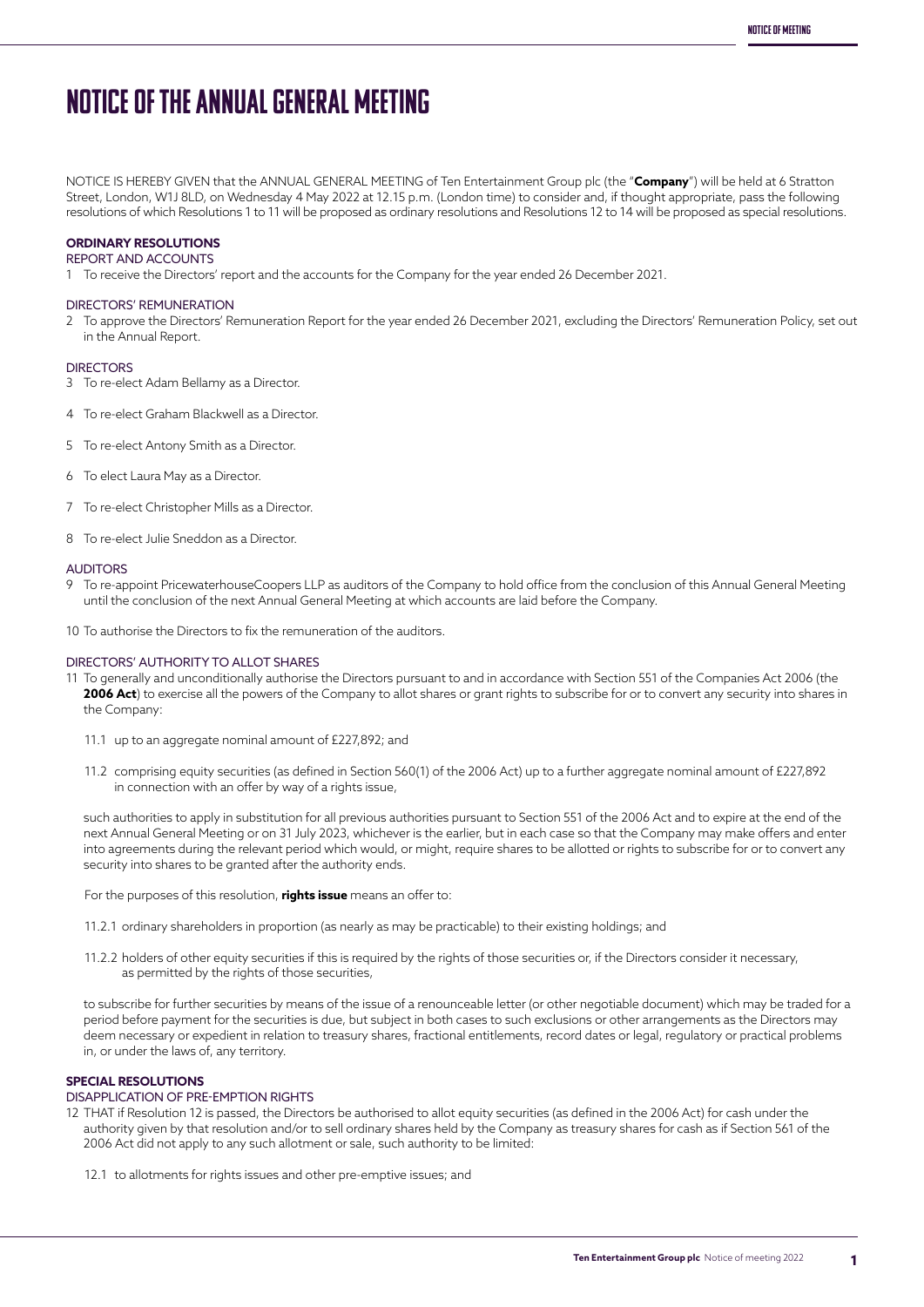# IMPORTANT INFORMATION continued

12.2 to the allotment of equity securities or sale of treasury shares (otherwise than under paragraph 12.1 above) up to a nominal amount of £34,183, used for general corporate purposes of a kind contemplated by the Statement of Principles on Disapplying Pre-Emption Rights.

This authority is to expire at the end of the next Annual General Meeting of the Company or, if earlier, at the close of business on 31 July 2023 but, in each case, prior to its expiry the Company may make offers, and enter into agreements, which would, or might, require equity securities to be allotted (and treasury shares to be sold) after the authority expires and the Directors may allot equity securities (and sell treasury shares) under any such offer or agreement as if the authority had not expired.

## AUTHORITY TO PURCHASE OWN SHARES

- 13 To unconditionally and generally authorise the Company for the purpose of Section 701 of the 2006 Act to make market purchases (as defined in Section 693(4) of the 2006 Act) of ordinary shares of £0.01 each in the capital of the Company provided that:
	- 13.1 the maximum number of ordinary shares which may be purchased is 3,418,389;
	- 13.2 the minimum price which may be paid for each share is £0.01;
	- 13.3 the maximum price which may be paid for an ordinary share is an amount equal to the higher of: (i) 105% of the average of the closing price of the Company's ordinary shares as derived from the London Stock Exchange Daily Official List for the five business days immediately preceding the day on which such ordinary share is contracted to be purchased; and (ii) an amount equal to the higher of the price of the last independent trade of an ordinary share and the highest current independent bid for an ordinary share as derived from the London Stock Exchange Trading System; and
	- 13.4 this authority shall expire at the conclusion of the Company's next Annual General Meeting or, if earlier, 31 July 2023 (except in relation to the purchase of ordinary shares, the contract for which was concluded before the expiry of such authority and which might be executed wholly or partly after such expiry) unless such authority is renewed prior to such time.

### NOTICE OF GENERAL MEETINGS

14 To authorise the Directors to call a general meeting other than an Annual General Meeting on not less than 14 clear days' notice.

#### By order of the Board

### **ANTONY SMITH**

COMPANY SECRETARY 5 April 2022 Registered in England and Wales No. 10672501

Registered Office: Aragon House, University Way, Cranfield Technology Park, Cranfield, Bedford, England MK43 0EQ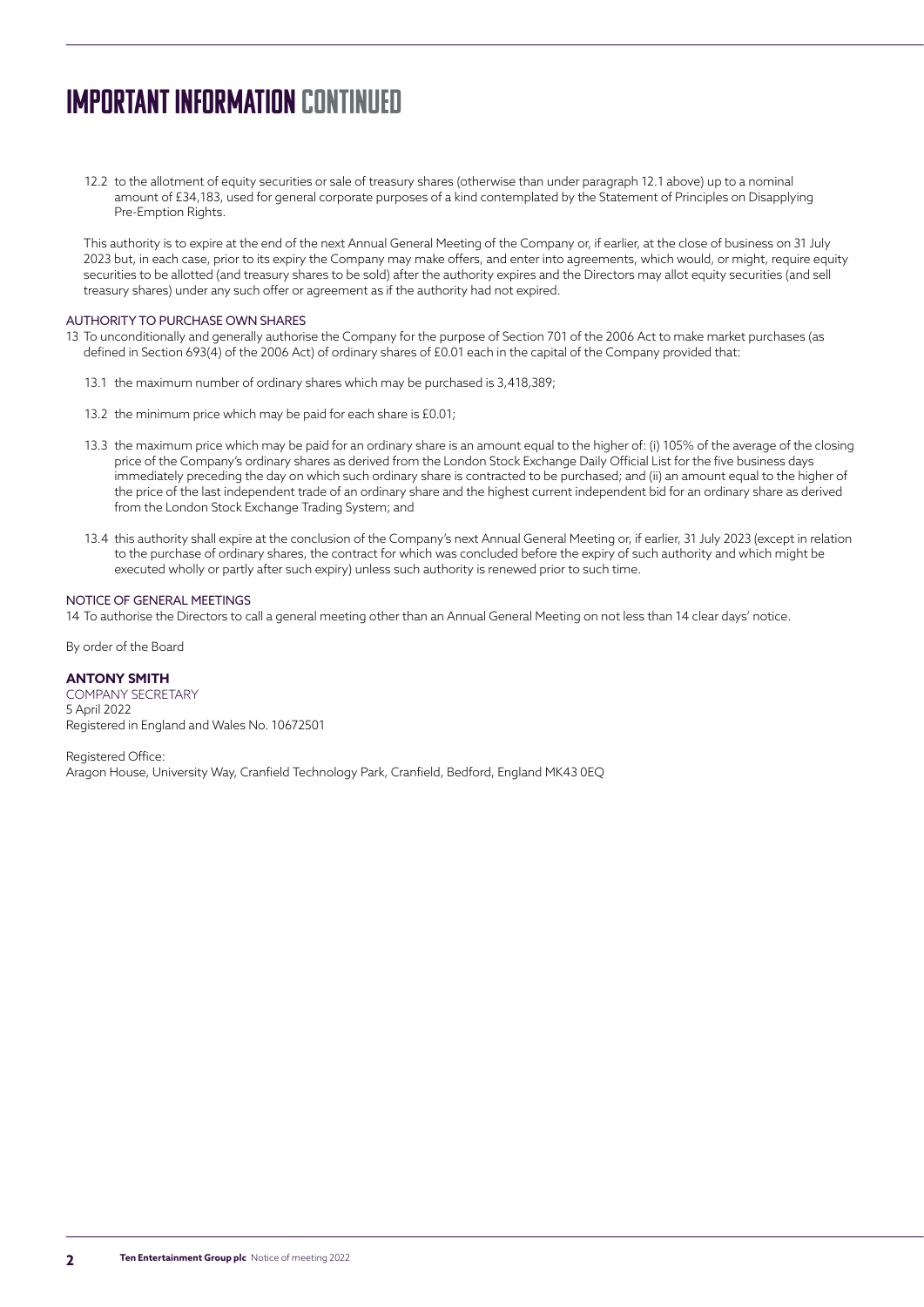# EXPLANATORY NOTES TO THE NOTICE OF ANNUAL GENERAL MEETING

## **THE NOTES ON THE FOLLOWING PAGES GIVE AN EXPLANATION OF THE PROPOSED RESOLUTIONS.**

Resolutions 1 to 11 are proposed as ordinary resolutions. For each of these resolutions to be passed, more than half of the votes cast must be in favour of the resolution. Resolutions 12 to 14 are proposed as special resolutions. For each of these resolutions to be passed, at least three-quarters of the votes cast must be in favour of the resolution.

### **RESOLUTION 1: REPORT AND ACCOUNTS**

The first item of business is the receipt by the shareholders of the Directors' report and the accounts of the Company for the year ended 26 December 2021. The Directors' report, the accounts and the report of the Company's auditors on the accounts and on those parts of the Directors' Remuneration Report that are capable of being audited are contained within the Annual Report.

### **RESOLUTION 2: ANNUAL REMUNERATION REPORT**

This resolution seeks shareholder approval of the Directors' Remuneration Report, excluding the summary Directors' Remuneration Policy, for the year ended 26 December 2021 as set out in the Annual Report. The Company's auditors, PricewaterhouseCoopers LLP, have audited those parts of the Directors' Remuneration Report that are required to be audited and their report may be found in the Annual Report. This resolution is subject to an "advisory vote" by shareholders; in the event that the resolution is not passed, the Directors' Remuneration Policy would normally need to be reconsidered by shareholders at the next AGM.

### **RESOLUTIONS 3 TO 8: ELECTION AND RE-ELECTION OF DIRECTORS**

In accordance with the Company's Articles of Association all directors of the Company, having not previously been elected by shareholders, are required to submit themselves for election by shareholders. Separate resolutions are proposed for each of these elections. In accordance with the UK Corporate Governance Code, all other Directors will retire and stand for re-election.

Biographical details of each of the Directors who are seeking election or re-election appear on page 8 of this document. The Board believes that each Director brings considerable and wide-ranging skills and experience to the Board as a whole and continues to make an effective and valuable contribution to the deliberations of the Board. Each Director has continued to perform effectively and demonstrate commitment to their role.

The Board carries out a review of the independence of its Directors on an annual basis. In considering the independence of the independent Non-Executive Directors proposed for re-election, the Board has taken into consideration the guidance provided by the UK Corporate Governance Code. Accordingly, the Board considers Adam Bellamy, Laura May and Julie Sneddon to be independent in accordance with the UK Corporate Governance Code.

Members of the Board who are also shareholders (i.e. Adam Bellamy, Graham Blackwell, Antony Smith, Christopher Mills, and Julie Sneddon) cannot be counted in the voting of Resolutions 3, 6 and 8 (the re-election of the independent Directors), pursuant to Article 25.1 of the Company's Articles of Association which requires the passing of both an ordinary resolution of independent shareholders, as well as an ordinary resolution of the Company. Otherwise the Company must propose a further resolution for the re-election of the proposed independent Director which must be approved by an ordinary resolution of the Company at a meeting of the Company held at least 90 days after the original vote but within 120 days of the original vote.

It is the intention of the Board that all Directors will continue to submit themselves for annual re-election by shareholders in accordance with the UK Corporate Governance Code.

### **RESOLUTION 9: RE-APPOINTMENT OF AUDITORS**

The auditors of a company must be appointed or re-appointed at each general meeting at which the accounts are laid. Resolution proposes, on the recommendation of the Directors, the appointment of PricewaterhouseCoopers LLP as the Company's auditors, until the conclusion of the next general meeting of the Company at which accounts are laid.

### **RESOLUTION 10: REMUNERATION OF AUDITORS**

This resolution seeks shareholder consent for the Directors to set the remuneration of the auditors.

### **RESOLUTION 11: DIRECTORS' AUTHORITY TO ALLOT SHARES**

The purpose of Resolution 11 is to renew the Directors' power to allot shares. The authority in paragraph 11.1 will allow the Directors to allot new shares and grant rights to subscribe for, or convert other securities into, shares up to approximately one third (33.3%) of the total issued ordinary share capital of the Company (exclusive of treasury shares) which as at 29 March 2022, being the latest practicable date prior to publication of this Notice of Meeting, is equivalent to a nominal value of £227,892.

The authority in paragraph 11.2 will allow the Directors to allot new shares and grant rights to subscribe for, or convert other securities into, shares only in connection with a rights issue up to a further nominal value of £227,892, which is equivalent to approximately one third (33.3%) of the total issued ordinary share capital of the Company (exclusive of treasury shares) as at 29 March 2022. The Company currently holds no shares in treasury.

There are no present plans to undertake a rights issue or to allot new shares other than in connection with employee share incentive plans. The Directors consider it desirable to have the maximum flexibility permitted by corporate governance guidelines to respond to continuing issues surrounding COVID-19 (coronavirus), market developments and to enable allotments to take place to finance business opportunities as they arise.

If the resolution is passed the authority will expire on the earlier of 31 July 2023 and the end of the Annual General Meeting in 2023.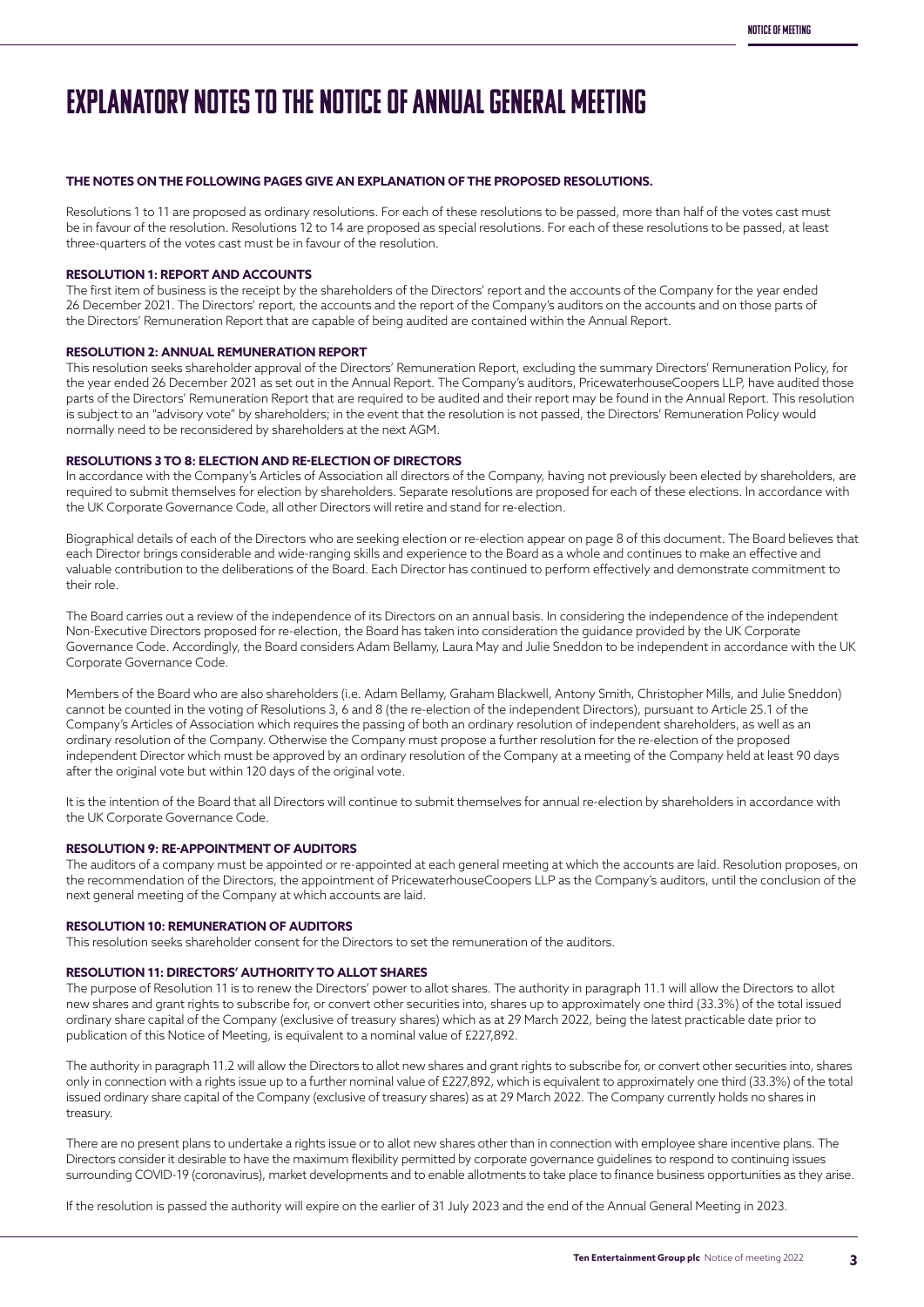# EXPLANATORY NOTES TO THE NOTICE OF ANNUAL GENERAL MEETING continued

## **RESOLUTION 12: DISAPPLICATION OF PRE-EMPTION RIGHTS**

If the Directors wish to allot new shares and other equity securities, or sell treasury shares, for cash (other than in connection with an employee share scheme), company law requires that these shares are offered first to shareholders in proportion to their existing holdings.

Resolution 12 deals with the authority of the Directors to allot new shares or other equity securities pursuant to the authority given by Resolution 11, or sell treasury shares, for cash without the shares or other equity securities first being offered to shareholders in proportion to their existing holdings. Such authority shall only be used in connection with a pre-emptive offer, or otherwise, up to an aggregate nominal amount of £34,183, being approximately 5% of the total issued ordinary share capital of the Company as at 29 March 2022. As at 29 March 2022 the Company holds no treasury shares.

The Pre-Emption Group's Statement of Principles supports the annual disapplication of pre-emption rights in respect of allotments of shares and other equity securities (and sales of treasury shares for cash) representing no more than 5% of issued ordinary share capital (exclusive of treasury shares), to be used for general corporate purposes. If the resolution is passed, the authority will expire at the end of the next Annual General Meeting or on 31 July 2023, whichever is the earlier.

The Board considers the authority in Resolution 12 to be appropriate in order to allow the Company flexibility to navigate the ongoing challenges presented by the coronavirus crisis, finance business opportunities or to conduct a rights issue or other pre-emptive offer without the need to comply with the strict requirements of the statutory pre-emption provisions.

The Board intends to adhere to the provisions in the Pre-Emption Group's Statement of Principles not to allot shares for cash on a non-preemptive basis (other than pursuant to a rights issue or pre-emptive offer) in excess of an amount equal to 7.5% of the total issued ordinary share capital of the Company within a rolling three-year period other than (i) after prior consultation with shareholders or (ii) in connection with an acquisition or specified capital investment which is announced contemporaneously with the allotment or which has taken place in the preceding six-month period and is disclosed in the announcement of the allotment.

## **RESOLUTION 13: PURCHASE OF OWN SHARES**

The effect of Resolution 13 is to renew the authority granted to the Company to purchase its own ordinary shares, up to a maximum of 6,836,778 ordinary shares, until the next Annual General Meeting or 31 July 2023, whichever is the earlier. This represents 10% of the ordinary shares in issue (excluding shares held in treasury) as at 29 March 2022, being the latest practicable date prior to the publication of this Notice. The Company's exercise of this authority is subject to the stated upper and lower limits on the price payable, the upper limit being the price stipulated in Commission Delegated Regulation (EU) 2016/1052 as referred to in Article 5(6) of the retained EU law version of the Market Abuse Regulation, and the Listing Rules.

Pursuant to the 2006 Act, the Company can hold any shares which are repurchased as treasury shares and either re-sell them for cash, cancel them, either immediately or at a point in the future, or use them for the purposes of its employee share schemes. Holding the repurchased shares as treasury shares will give the Company the ability to re-sell or transfer them in the future and will provide the Company with additional flexibility in the management of its capital base. No dividends will be paid on, and no voting rights will be exercised in respect of, treasury shares. Shares held as treasury shares will not automatically be cancelled and will not be taken into account in future calculations of earnings per share (unless they are subsequently re-sold or transferred out of treasury).

The Directors consider it desirable and in the Company's interests for shareholders to grant this authority. The Directors have no present intention to exercise this authority, and will only do so if and when conditions are favourable with a view to enhancing net asset value per share.

The Company will not, save in accordance with a predetermined, irrevocable and non-discretionary programme, repurchase shares in the period immediately preceding the preliminary announcement of its annual or interim results as dictated by the Listing Rules or Market Abuse Regulation or, if shorter, between the end of the financial period concerned and the time of a relevant announcement or, except in accordance with the Listing Rules and the Market Abuse Regulation, at any other time when the Directors would be prohibited from dealing in shares.

As at 29 March 2022, being the latest practicable date prior to publication of this Notice, there were no outstanding warrants or options to subscribe for ordinary shares in the Company and the Company did not hold any treasury shares.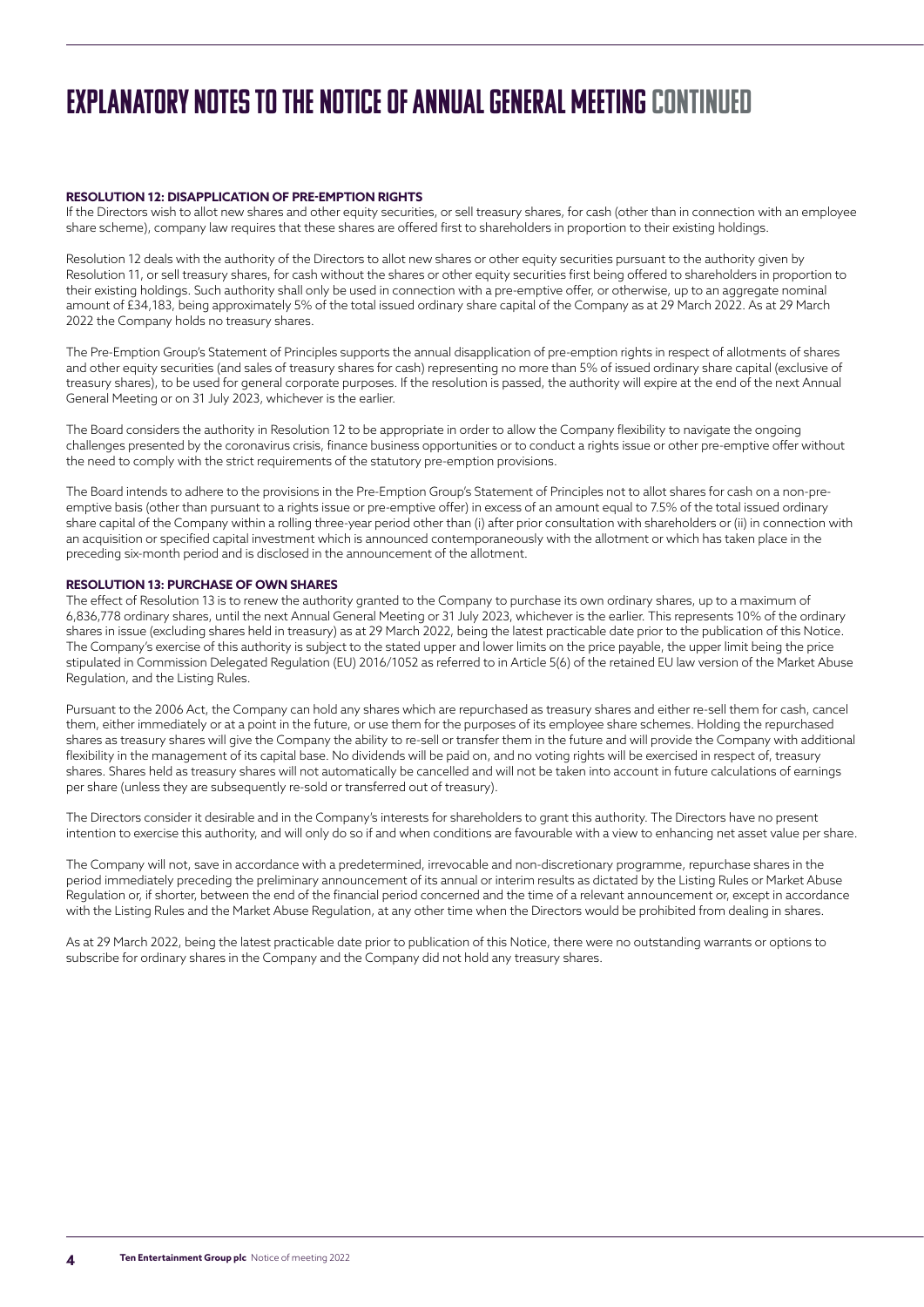## **RESOLUTION 14: NOTICE OF GENERAL MEETINGS**

Under the 2006 Act, as amended, the notice period required for all general meetings of the Company is 21 days, though shareholders can approve a shorter notice period for general meetings that are not Annual General Meetings, which cannot however be less than 14 clear days. Annual General Meetings will continue to be held on at least 21 clear days' notice. The shorter notice period for which shareholder approval is sought under Resolution 14 would not be used as a matter of routine for such meetings, but only where the flexibility is merited by the business of the meeting and is thought to be to the advantage of shareholders as a whole. In the event that a general meeting is called on less than 21 days' notice, the Company will meet the requirements for electronic voting under The Companies (Shareholders' Rights) Regulations 2009. Shareholder approval will be effective until the Company's next Annual General Meeting, when it is intended that a similar resolution will be proposed.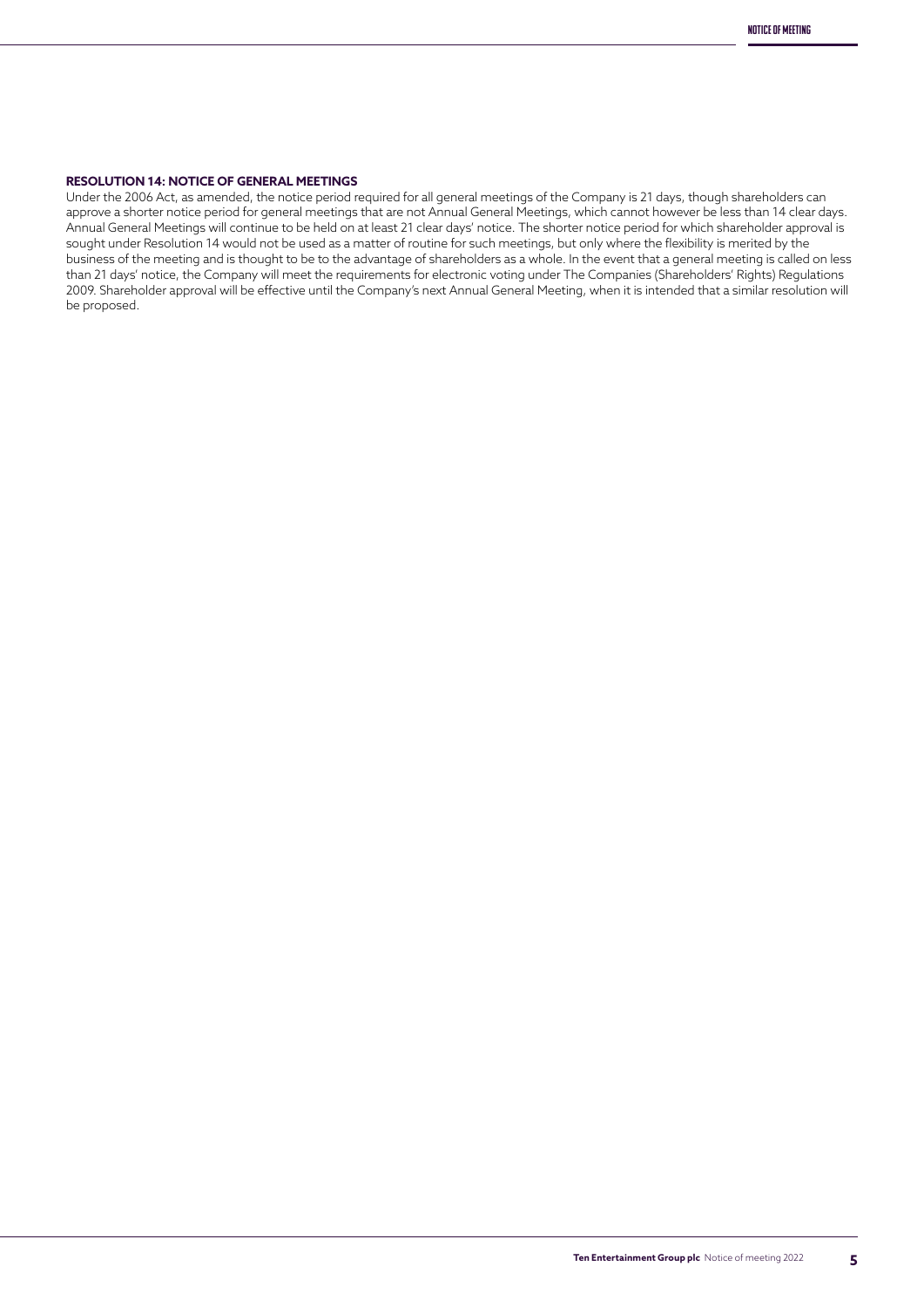# Important Notes

The following notes explain your general rights as a shareholder and your rights to attend and vote at the AGM or to appoint someone else to vote on your behalf.

- 1 The Company, pursuant to Regulation 41 of the Uncertificated Securities Regulations 2001, specifies that only those members entered in the register of members of the Company at 12.15 p.m. on 2 May 2022, or, if this meeting is adjourned, in the register of members 48 hours before the time of any adjourned meeting, shall be entitled to attend and vote at the meeting in respect of the number of ordinary shares registered in their name at that time. Changes to the entries in the register of members after 12.15 p.m. on 2 May 2022 or, if this meeting is adjourned, in the register of members 48 hours before the time of any adjourned meeting, shall be disregarded in determining the rights of any person to attend or vote at the meeting.
- 2 The accompanying form of proxy invites members to vote in one of three ways: "for", "against" and "vote withheld". Please note that a "vote withheld" has no legal effect and will count neither for nor against a resolution. If you have not received a proxy form and believe that you should have one, or if you require additional proxy forms, please contact Computershare Investor Services PLC.
- 3 A member entitled to attend and vote at the Annual General Meeting may appoint a proxy (who need not be a member of the Company) to attend and to speak and vote on his or her behalf. A shareholder may appoint more than one proxy in relation to the Annual General Meeting provided that each proxy is appointed to exercise the rights attached to a share or shares held by that shareholder. A form of proxy, which may be used to make such appointment and give proxy instructions, accompanies this Notice. Lodging a form of proxy will not prevent a member from attending the meeting and voting in person. In order to be valid an appointment of proxy must be returned by one of the following methods:
	- 3.1 by sending the form of proxy enclosed with this document by post or (during normal business hours only) by hand to Computershare Investor Services PLC, The Pavilions, Bridgwater Road, Bristol BS99 6ZY, not fewer than 48 hours before the time of the meeting. In the case of a shareholder which is a company, the proxy form must be executed under its common seal or signed on its behalf by an officer of the company or an attorney for the company. Any power of attorney or any other authority under which the proxy form is signed (or a duly certified copy of such power or authority) must be included with the proxy form; or
	- 3.2 electronically, by logging onto the Computershare website at **www.investorcentre.co.uk/eproxy**. An identifying Control Number, together with your unique Shareholder Reference Number ("SRN") and PIN (all of which are printed on your form of proxy) will be required. Full details of the procedure are given on the website. The proxy appointment and/or voting instructions must be received by the Company's registrars not later than 12.15 p.m. on 29 April 2022; or
	- 3.3 in the case of CREST members, by utilising the CREST electronic proxy appointment service in accordance with the procedures set out below. To appoint a proxy or to give or amend an instruction to a previously appointed proxy via the CREST system, the CREST message must be received by the issuer's agent, Computershare Investor Services PLC (under CREST ID number 3RA50), no later than 12.15 p.m. on 29 April 2022. For this purpose, the time of receipt will be taken to be the time (as determined by the timestamp applied to the message by the CREST Applications Host) from which the issuer's agent is able to retrieve the message. After this time any change of instructions to a proxy appointed through CREST should be communicated to the proxy by other means. CREST Personal Members or other CREST Sponsored Members, and those CREST Members who have appointed voting service provider(s), should contact their CREST sponsor or voting service provider(s) for assistance with appointing proxies via CREST. For further information on CREST procedures, limitations and system timings, please refer to the CREST Manual. We may treat as invalid a proxy appointment sent by CREST in the circumstances set out in Regulation 35(5)(a) of the Uncertificated Securities Regulations 2001.
- 4 Any person to whom this Notice is sent who is a person nominated under Section 146 of the 2006 Act to enjoy information rights (a "Nominated Person") may, under an agreement between him/her and the shareholder by whom he/she was nominated, have a right to be appointed (or to have someone else appointed) as a proxy for the Annual General Meeting. If a Nominated Person has no such proxy appointment right or does not wish to exercise it, he/she may under any such agreement have a right to give instructions to the shareholder as to the exercise of voting rights.
- 5 If you are a Nominated Person, the statement of the rights of shareholders in relation to the appointment of proxies in note 3 above does not apply. The rights described in those paragraphs may only be exercised by registered shareholders of the Company.
- 6 As at 29 March 2022, being the latest practicable date prior to the publication of this Notice, the Company's issued share capital consisted of 68,367,784 ordinary shares carrying one vote each. Therefore, the total voting rights of the Company as at 29 March 2022 were 68,367,784 shares.
- 7 Copies of Directors' service contracts and Non-Executive Directors' letters of appointment with the Company are available for inspection at the registered office of the Company during normal business hours on any day, except Saturdays, Sundays and public holidays, and at the Annual General Meeting location on the date of the meeting for at least 15 minutes prior to and during the meeting.
- 8 Nominated Persons are reminded that they should contact the registered holder of their shares (and not the Company) on matters relating to their investments in the Company.
- 9 Any corporation which is a member can appoint one or more corporate representatives who may exercise on its behalf all of its powers as a member, provided that they do not do so in relation to the same shares.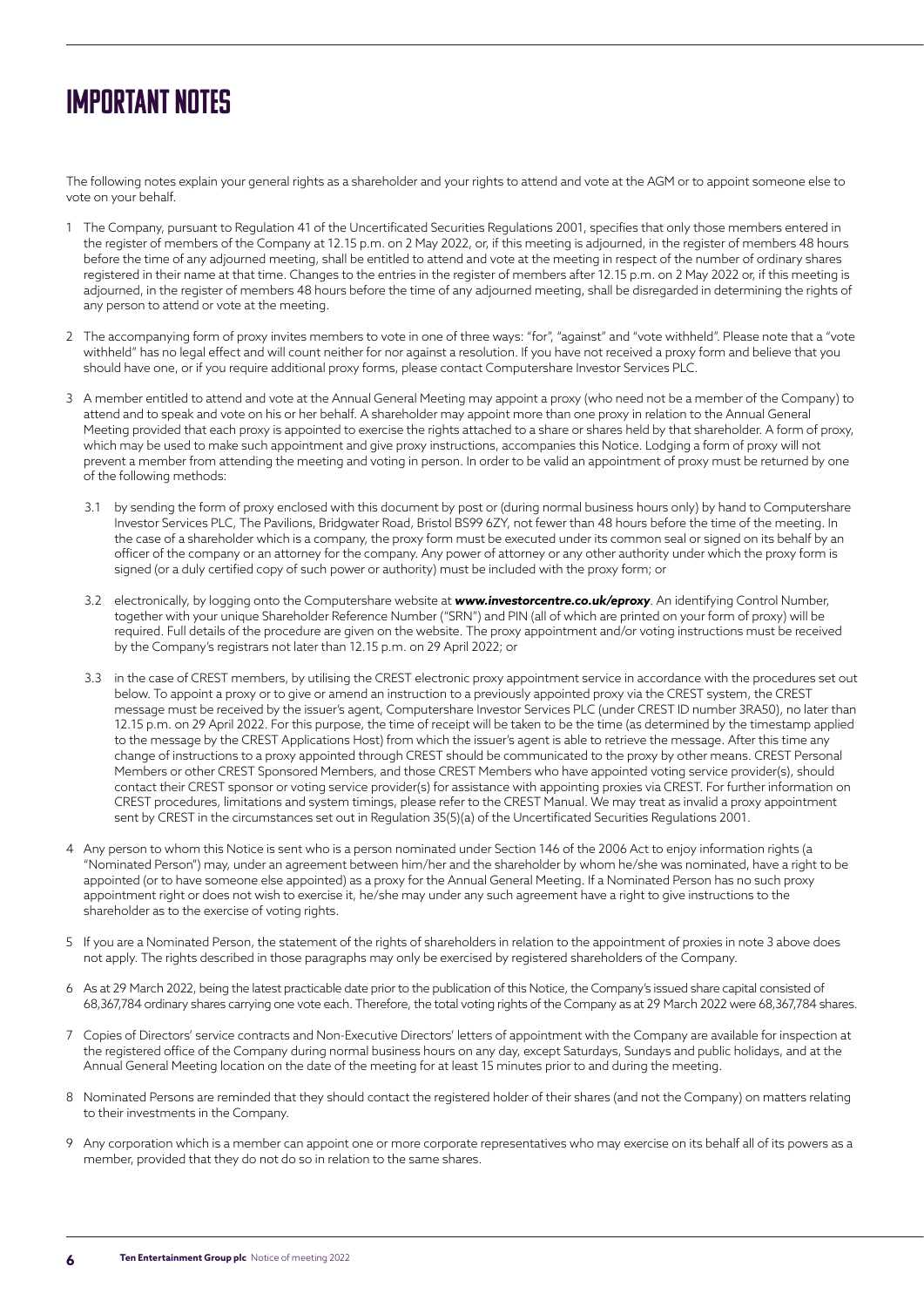10 Under Section 527 of the 2006 Act members meeting the threshold requirements set out in that section have the right to require the Company to publish on a website a statement setting out any matter relating to: (i) the audit of the Company's accounts (including the Auditors' report and the conduct of the audit) that are to be laid before the Annual General Meeting; or (ii) any circumstance connected with an auditor of the Company ceasing to hold office since the previous meeting at which Annual Report and Accounts were laid in accordance with Section 437 of the 2006 Act. The Company may not require the shareholders requesting any such website publication to pay its expenses in complying with Sections 527 or 528 of the 2006 Act. Where the Company is required to place a statement on a website under Section 527 of the 2006 Act, it must forward the statement to the Company's auditors not later than the time when it makes the statement available on the website. The business which may be dealt with at the Annual General Meeting includes any statement that the Company has been required under Section 527 of the 2006 Act to publish on a website.

The request (i) may be hard copy form or in electronic form; (ii) either set out the statement in full or, if supporting a statement sent by another shareholder, clearly identify the statement which is being supported; (iii) must be authenticated by the person or persons making it; and (iv) be received by the Company by at least one week before the meeting.

- 11 You may not use any electronic address provided either in this Notice of Meeting or any related documents (including the form of proxy) to communicate with the Company for any purposes other than those expressly stated.
- 12 Any member, corporate representative or appointed proxy attending the meeting has the right to ask questions. The Company must cause to be answered any such question relating to the business being dealt with at the meeting but no such answer need be given if: (i) to do so would interfere unduly with the preparation for the meeting or involve the disclosure of confidential information; (ii) the answer has already been given on a website in the form of an answer to a question; or (iii) it is undesirable in the interests of the Company or the good order of the meeting that the question be answered.
- 13 A copy of this Notice, and other information required by Section 311A of the 2006 Act, can be found at www.tegplc.co.uk.

Under Section 338 and Section 338A of the 2006 Act, members meeting the threshold requirements in those sections have the right to require the Company: (i) to give to members of the Company entitled to receive notice of the meeting, notice of a resolution which may properly be moved and is intended to be moved at the meeting; and/or (ii) to include in the business to be dealt with at the meeting any matter (other than a proposed resolution) which may be properly included in the business. A resolution may properly be moved or a matter may properly be included in the business unless: (i) (in the case of a resolution only) it would, if passed, be ineffective (whether by reason of inconsistency with any enactment or the Company's constitution or otherwise); (ii) it is defamatory of any person; or (iii) it is frivolous or vexatious. Such a request may be in hard copy form or in electronic form, must identify the resolution of which notice is to be given or the matter to be included in the business, must be authenticated by the person or persons making it, must be received not later than the date six clear weeks before the meeting and, in the case of a matter to be included in the business only, must be accompanied by a statement setting out the grounds for the request.